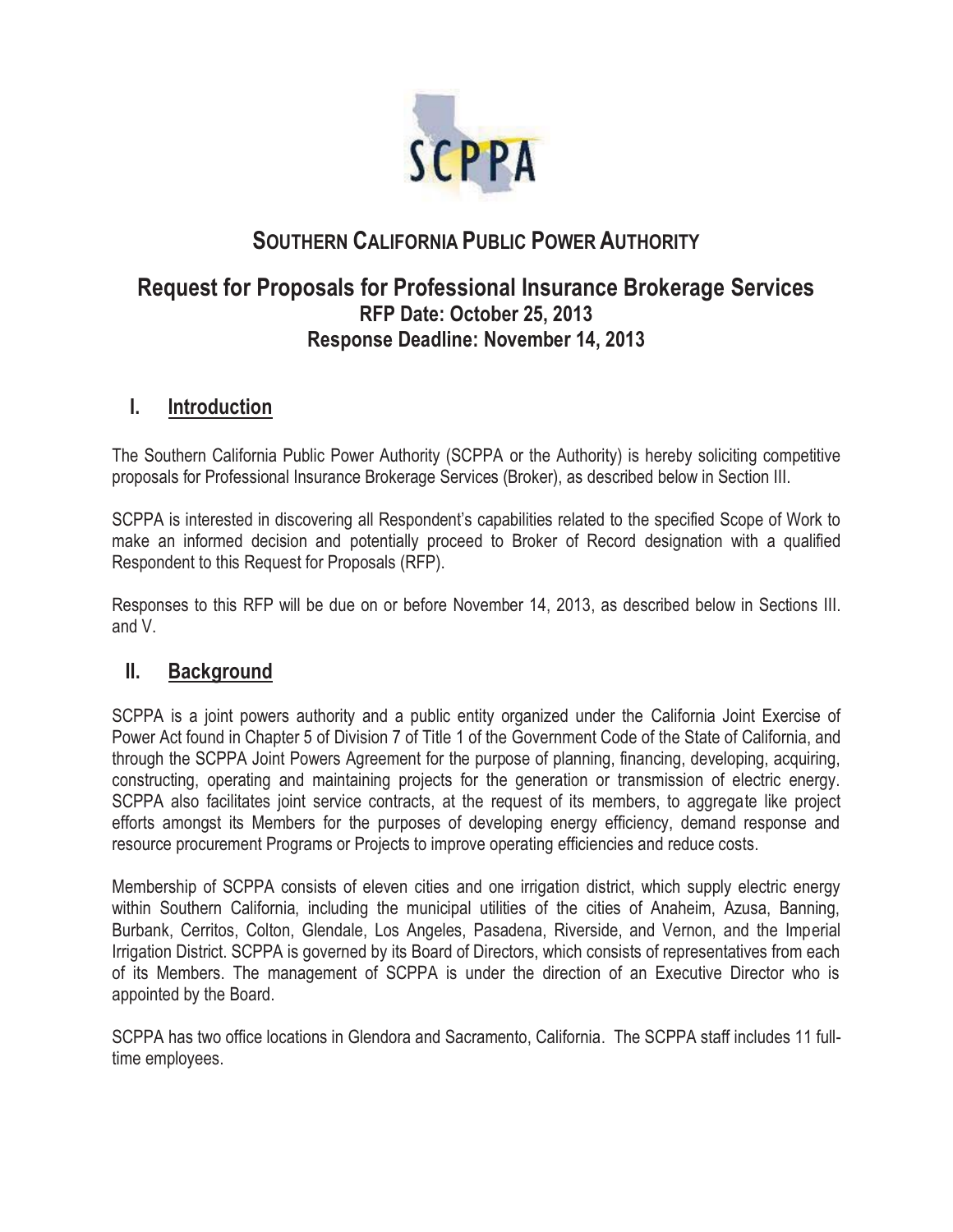#### **III. Scope of Work**

SCPPA has an immediate need for a professional insurance broker that can provide the following current and on-going needs of the Authority related to the following insurances and benefit:

- Group Life
- Disability
- Dental
- Vision
- Workers Compensation
- 457 Plan

The primary responsibilities and requirements of the successful Respondent to this RFP are outlined below.

1. Assigned Personnel

The Broker shall designate a Principal to be assigned to this account to act as the primary contact for the SCPPA. If for any reason SCPPA finds, in its sole discretion, that the service provided by any assigned personnel is unsatisfactory, the Broker will agree to assign replacement personnel that must also be approved by SCPPA. Personnel assigned to the account must have a minimum of five (5) years full time experience as a broker.

2. Current Policy Review

The consultant shall review all SCPPA policies and other documents in detail within 14 days of receipt of the documents. As a priority, the Broker needs to provide information, guidance and recommendations on the issue of converting from individual life insurance policies to a group policy. Check the wording and accuracy of each policy, binder, certificate, endorsement or other document received from insurers. Ensure that the intended coverage is provided, all coverage, terms, conditions and other wording is complete and accurate, and in compliance with financial arrangements and administrative procedures acceptable to the Authority.

3. Program Administration

Program administration shall include, but not be limited to the following:

- A. Act as an independent insurance advisor to the Authority and proactively provide ongoing and unbiased professional advice and recommendations that benefit the Authority.
- B. Proactively provide ongoing review and analysis of the Authority's insurance programs and identification of cost and benefit options.
- C. Be familiar with the insurance needs of the Authority.
- D. Be familiar with the coverage provided by all relevant insurance policies and documents issued to the Authority.
- E. Assure that insurance policies are placed in a timely manner, with reputable and financially responsible insurers.
- F. Provide service for the insurance policies placed for the Authority including processing all changes and endorsements.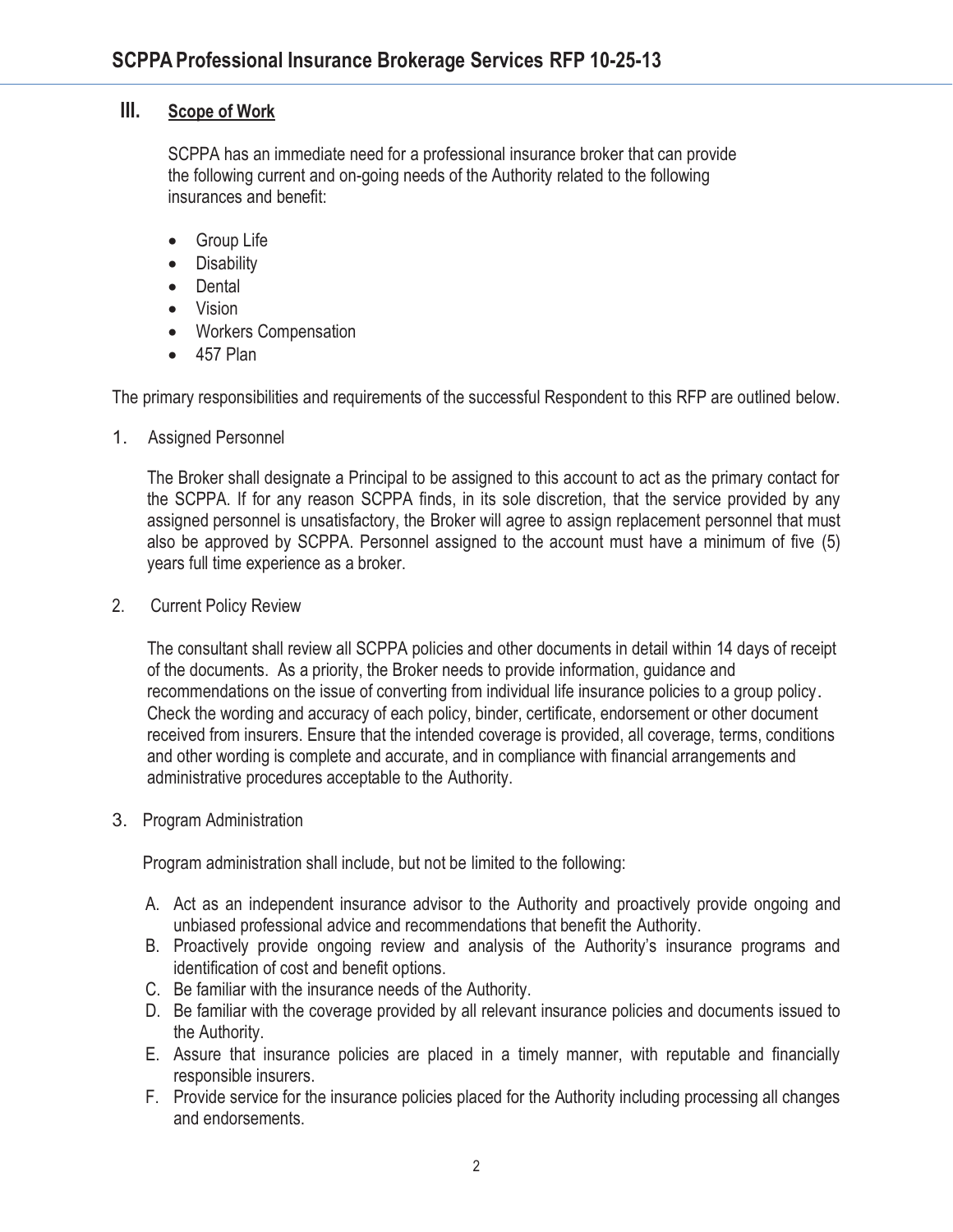- G. Provide early warning of rate and coverage changes or renewal problems.
- H. At least once a year, provide a comprehensive report that reviews all of the Authority's insurance programs.
- I. Be available to answer questions or obtain answers from underwriters for policy coverage questions.
- J. Meet with Authority staff as may be reasonably requested.
- K. Provide consultation service and written reports as normally expected of a professional broker.
- 4. Periodic Review

 Brokerage and consulting services must be provided for annual policy renewals and on an as needed basis, including:

- A. The selected broker must provide a thorough renewal presentation each year at least thirty (30) days before current policy expiration date with policy recommendations to include an analysis of available alternatives.
- B. Brokerage services must also include market research.
- C. The Broker will also advise on a continuing basis, and in a timely manner, of any and all significant matters and developments regarding carrier service issues.

## **IV. Proposal Submission Required Elements**

#### **1. Transmittal Letter Content:**

- a. A brief statement of the Respondent's understanding of the work to be done and commitment to perform the work as described; including:
	- i) scope of work specifications, and
	- ii) a summary of exceptions taken to the RFP requirements
	- iii) identify any and all expectations from SCPPA including, but not limited to: requirements definition, strategy refinement, and staffing requirements to support the proposed project or program implementation.
- b. An officer authorized to bind must sign the proposal on behalf of the Respondent and must include the following declarations on the Transmittal Letter:

"This proposal is genuine, and not sham or collusive, nor made in the interest or in behalf of any person not herein named; the Respondent has not directly or indirectly induced or solicited any other Respondent to put in a sham bid, or any other person, firm or corporation to refrain from submitting a proposal; and the Respondent has not in any manner sought by collusion to secure for themselves an advantage over any other Respondent."

- **2. Respondent Information**: Provide legal name of Company or Individual, physical street address, and telephone number(s), with the name(s) and title(s) of the individual(s) authorized to represent the Respondent.
- **3. Proposal:** Proposals must include a description of the respondents business, how it meets each of the objectives of this RFP, a detailed description addressing all elements of the Scope of Work. Respondents may also include additional services, products, tasks, task elements and/or functions that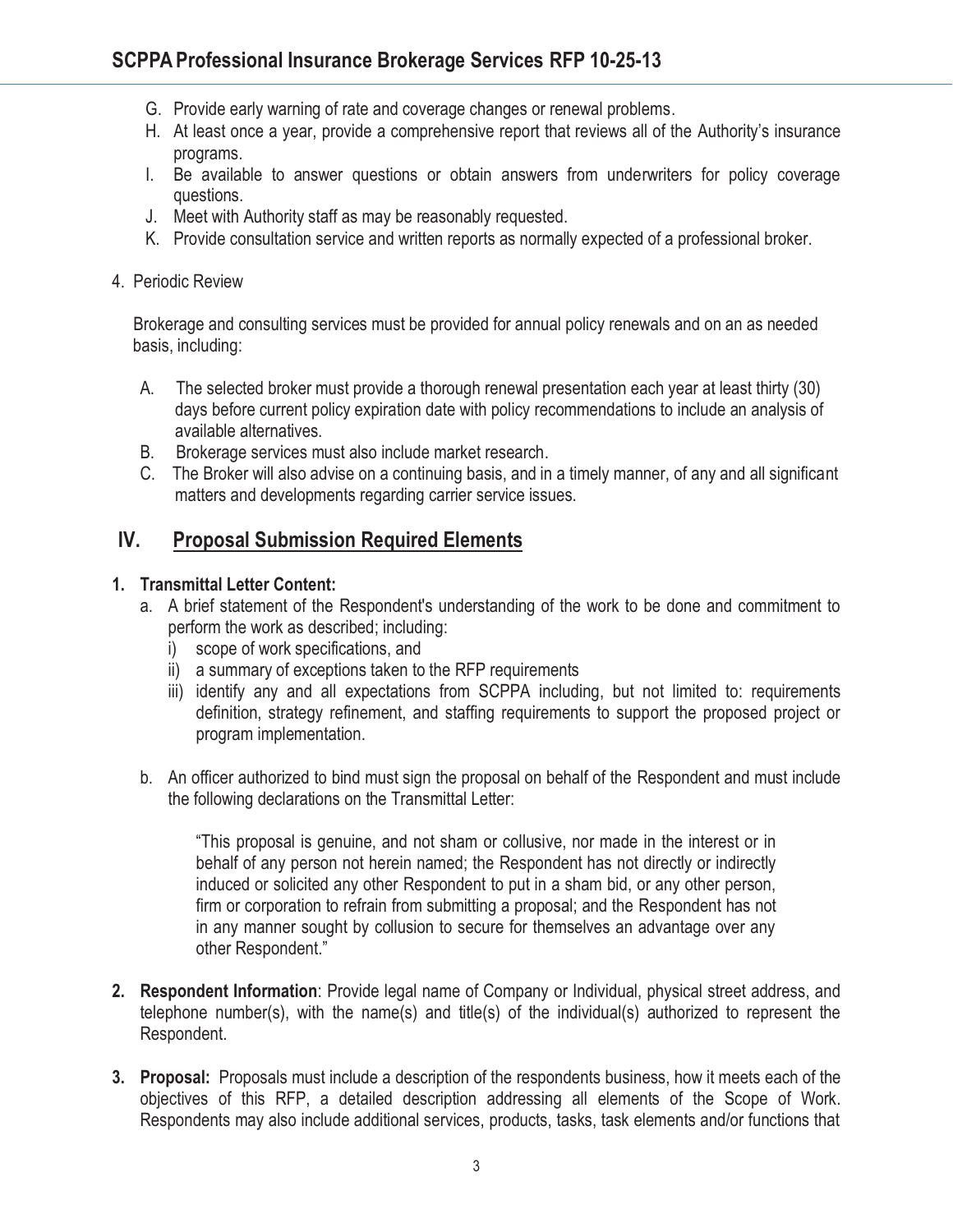may not be part of or included in the RFP, but are deemed to pertinent and potentially valuable to SCPPA. SCPPA will have full discretionary authority to consider, accept and/or reject without cause such supplemental information that is not directly requested, included in or made part of the RFP.

- **4. Experience:** Respondent will clearly identify project participants and management team, including:
	- a. Describe your firm's experience as may be applicable to this RFP, your organizational structure, management qualifications, and other contract related qualifications, including number of years firm has been in business.
	- b. Specify key employees and describe their qualifications, experience and duties related to this RFP, including the office location(s) where work will be performed, in addition to the physical street address referenced above.
	- c. Provide a commitment statement for the retention and use of key employees as proposed, their availability to initiate and sustain the proposal, as well as planned supplemental employees if key personnel are not available to assure on-going service levels.
	- d. State whether Respondent will use subcontractors to perform services on their behalf. Should the use of subcontractors be offered, the Respondent shall provide the same assurances of competence for the subcontractor, plus the demonstrated ability to manage and supervise the subcontracted work. Subcontractors shall not be allowed to further subcontract with others for work. The provisions of any broker relationship resulting from this RFP shall apply to all subcontractors in the same manner as to the Respondent.
	- e. Respondent shall indicate any and all pending litigation that could affect the viability of Respondent's proposal, operation or financial stability.

#### **5. References:**

- a. Describe whether the Respondent has, within the last five years, rendered any service to SCPPA or to any of SCPPA's Members, either as a contractor or subcontractor, either under the current Respondent's name or any other name or organization. If so, please provide details (status as prime or subcontractor, brief description of the contract, contract start and end dates, the contract administrator name, and total actual contract expenditures).
- b. If the Respondent has not rendered any service within the last five years to SCPPA or to any of SCPPA's Members, then please provide five (5) references over that period with the requested details described above including the counterparty for which services were provided.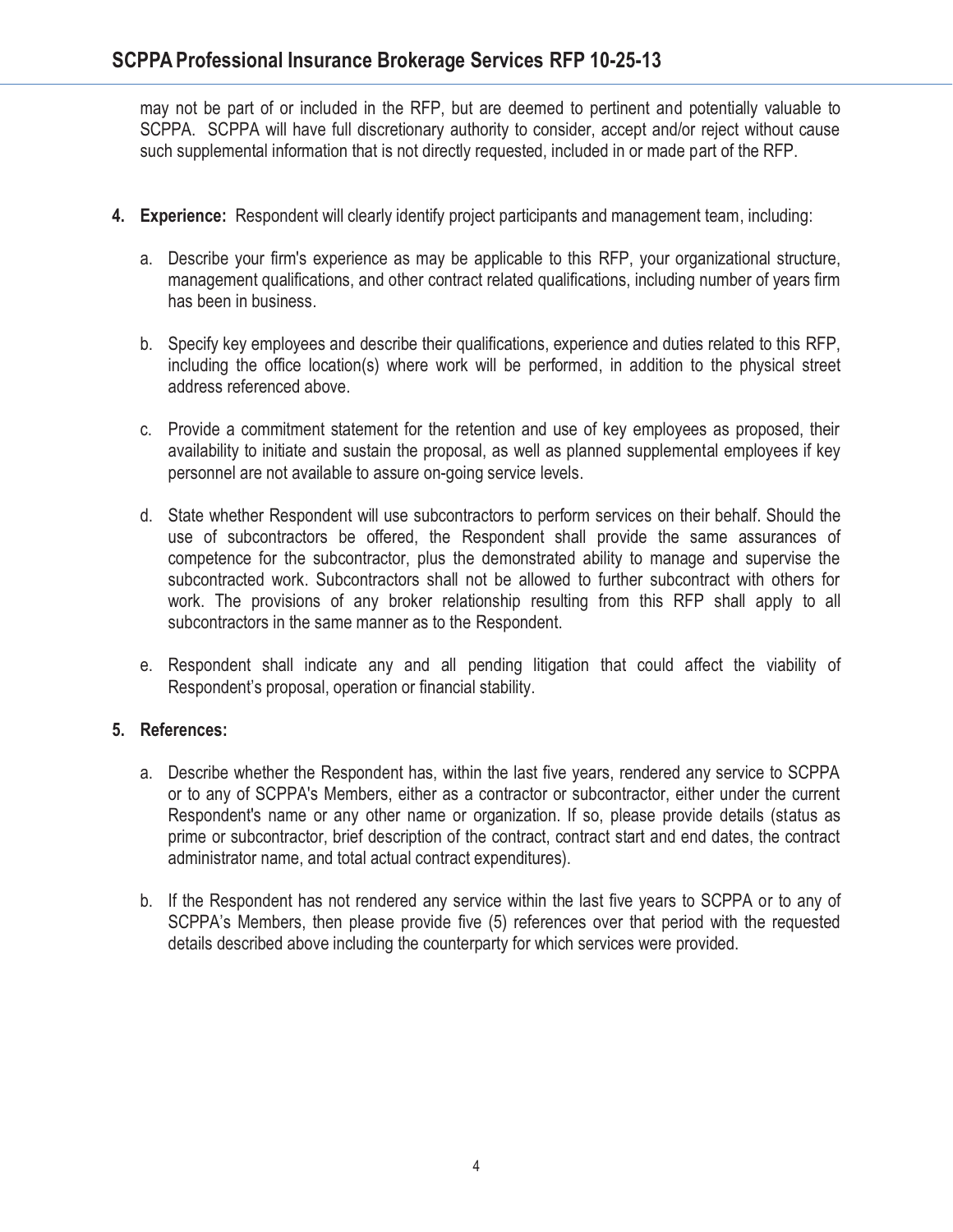## **V. Proposal Submission Delivery Requirements**

One (1) hard copy of your response, including a transmittal letter of authentic offer with wet-ink authority signature, and any supporting documentation should be delivered no later than 3:00 PM on November 14, 2013 to:

> Southern California Public Power Authority Vernon Oates 1160 Nicole Court Glendora, California 91740

One electronic copy of your proposal should also be delivered to the address above, preferably on a CD or USB flash drive, or alternately e-mailed to: voates@scppa.org no later than the time and date referenced above.

No contact should be made with the Board of Directors, committees or working group representatives, or SCPPA Participating Members concerning this RFP.

All information received by SCPPA in response to this RFP is subject to the California Public Records Act and all submissions may be subject to review in the event of an audit.

## **VI. Proposal Terms and Conditions**

- 1. SCPPA reserves the right to cancel this RFP at any time, reject any and all proposals and to waive irregularities.
- 2. SCPPA shall determine at its sole discretion the value of any and/or all proposals including price and non-price attributes.
- 3. Proposals may be sub-divided or combined with other proposals, at SCPPA's sole discretion.
- 4. SCPPA shall perform an initial screening evaluation to identify and eliminate any proposals that are not responsive to the RFP, do not meet the minimum requirements set forth in the RFP, are clearly not economically competitive with other proposals, sufficient financial resources, or qualifications to provide dependable and reliable services.
- 5. SCPPA reserves the right to submit follow up questions or inquiries to request clarification of information submitted and to request additional information from any one or more of the Respondents.
- 6. SCPPA reserves the right, without qualification and in its sole discretion, to accept or reject any or all proposals for any reason without explanation to the Respondent, or to make the award to that Respondent, who, in the opinion of SCPPA, will provide the most value to SCPPA and its customers.
- 7. SCPPA may decline to enter into any potential engagement agreement or contract with any Respondent, terminate negotiations with any Respondent, or to abandon the request for proposal process in its entirety.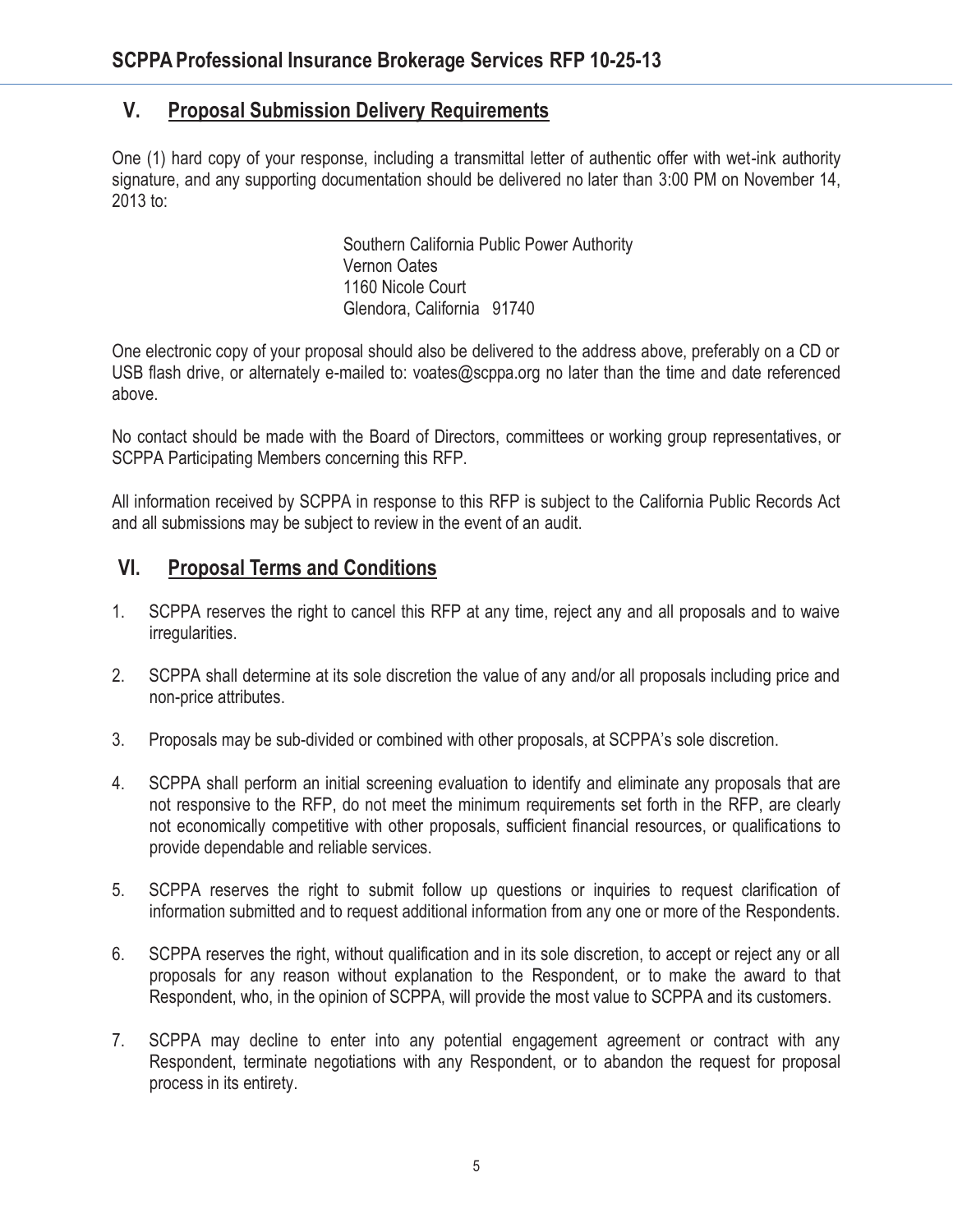- 8. SCPPA reserves the right to make an award, at its sole discretion, irrespective of price or technical ability, if SCPPA determines that to do so would result in the greatest value to SCPPA and its Members.
- 9. Those Respondents who submit proposals agree to do so without legal recourse against SCPPA, its Members, their directors, officers, employees and agents for rejection of their proposal(s) or for failure to execute or act on their proposal for any reason.
- 10. SCPPA shall not be liable to any Respondent or party in law or equity for any reason whatsoever for any acts or omissions arising out of or in connection with this RFP.
- 11. SCPPA shall not be liable for any costs incurred by any Respondents in preparing any information for submission in connection with this RFP process or any and all costs resulting from responding to this RFP. Any and all such costs whatsoever shall remain the sole responsibility of the Respondent
- 12. SCPPA may require certain performance assurances from Respondents prior to entering into negotiations for a proposed project.
- 13. Submission of a Proposal constitutes acknowledgement that the Respondent has read and agrees to be bound by the terms and specifications of this RFP and any addenda subsequently issued prior to the due date for a Proposal.
- 14. Information in this RFP is accurate to the best of SCPPA's knowledge but is not guaranteed to be correct. Respondents are expected to complete all of their due diligence activities prior to entering into any final contract negotiationswith SCPPA.
- 15. SCPPA reserves the right to reject any Proposal for any reason without cause. SCPPA reserves the right to enter into relationships with more than one vendor, can choose not to proceed with any Respondent with respect to one or more categories of services, and can choose to suspend this RFP or to issue a new RFP that would supersede and replace this one.

## **VII. Additional Requirements for Proposal**

- **1. Consideration of Responses:** Submitted proposals should be prepared simply and economically, without the inclusion of unnecessary promotional materials. Proposals should be submitted on recycled paper that has a minimum of thirty percent (30%) post-consumer recycled content and duplex copied (double-sided pages) where possible.
- **2. Insurance, Licensing, or other Certification:** If selected, the Respondent will be required to maintain sufficient insurance, licenses, or other required certifications for the type of work being performed. SCPPA may require specific insurance coverage to be established and maintained during the course of work and as a condition of award or continuation of contract.
- **3. Non-Discrimination/Equal Employment Practices/Affirmative Action Plan:** If selected, the Respondent and each of its known subcontractors may be required to complete and file an acceptable Affirmative Action Plan. The Affirmative Action Plan may be set forth in the form required as a business